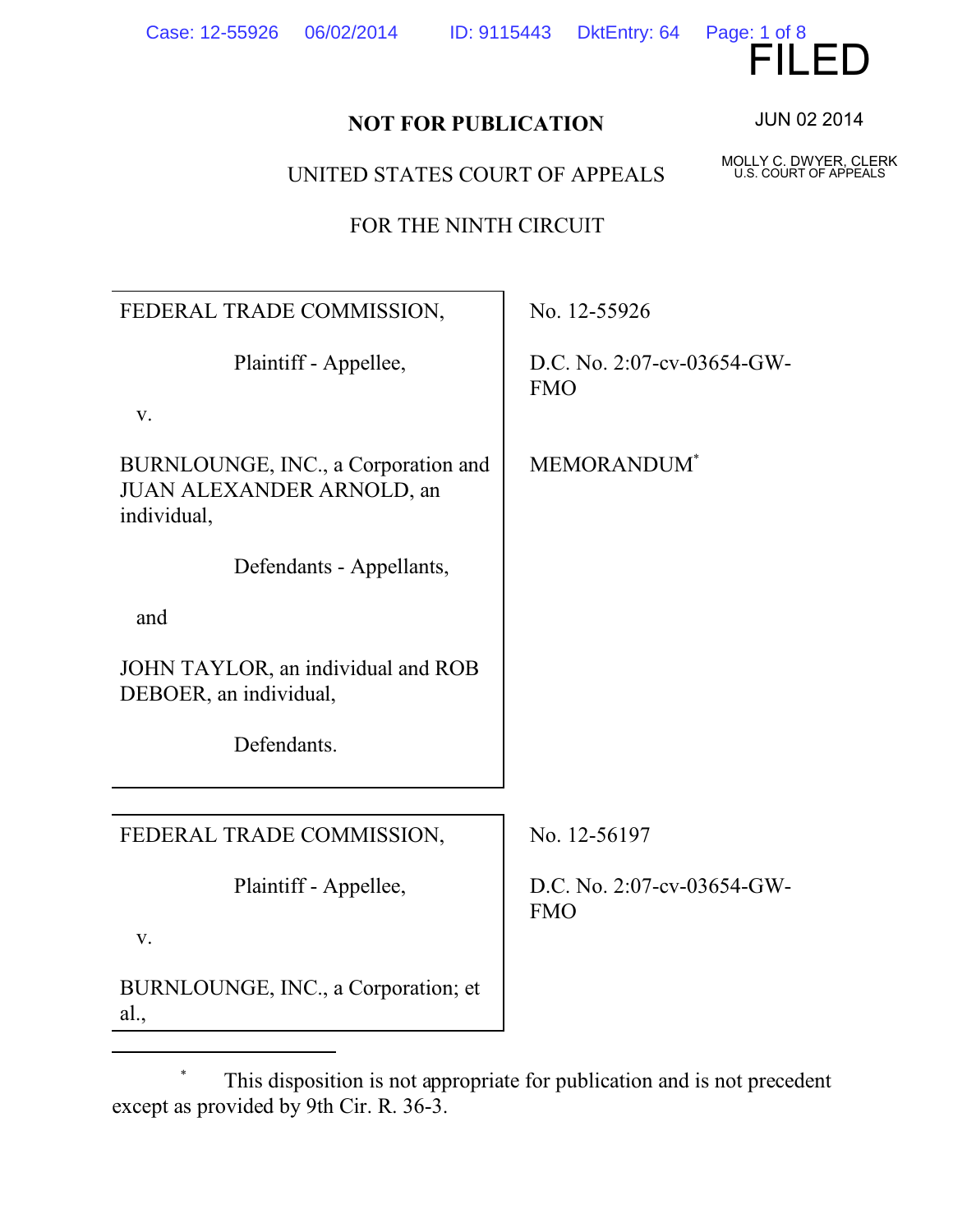| Defendants,                                                                     |                                          |
|---------------------------------------------------------------------------------|------------------------------------------|
| and                                                                             |                                          |
| JOHN TAYLOR, an individual,                                                     |                                          |
| Defendant - Appellant.                                                          |                                          |
|                                                                                 |                                          |
| FEDERAL TRADE COMMISSION,                                                       | No. 12-56228                             |
| Plaintiff - Appellant,                                                          | D.C. No. 2:07-cv-03654-GW-<br><b>FMO</b> |
| V.                                                                              |                                          |
| ROB DEBOER, an individual,                                                      |                                          |
| Defendant - Appellee,                                                           |                                          |
| and                                                                             |                                          |
| JOHN TAYLOR, an individual,                                                     |                                          |
| Defendant,                                                                      |                                          |
| BURNLOUNGE, INC., a Corporation and<br>JUAN ALEXANDER ARNOLD, an<br>individual, |                                          |
| Defendants.                                                                     |                                          |

Appeal from the United States District Court for the Central District of California George H. Wu, District Judge, Presiding

Argued and Submitted December 6, 2013 Pasadena, California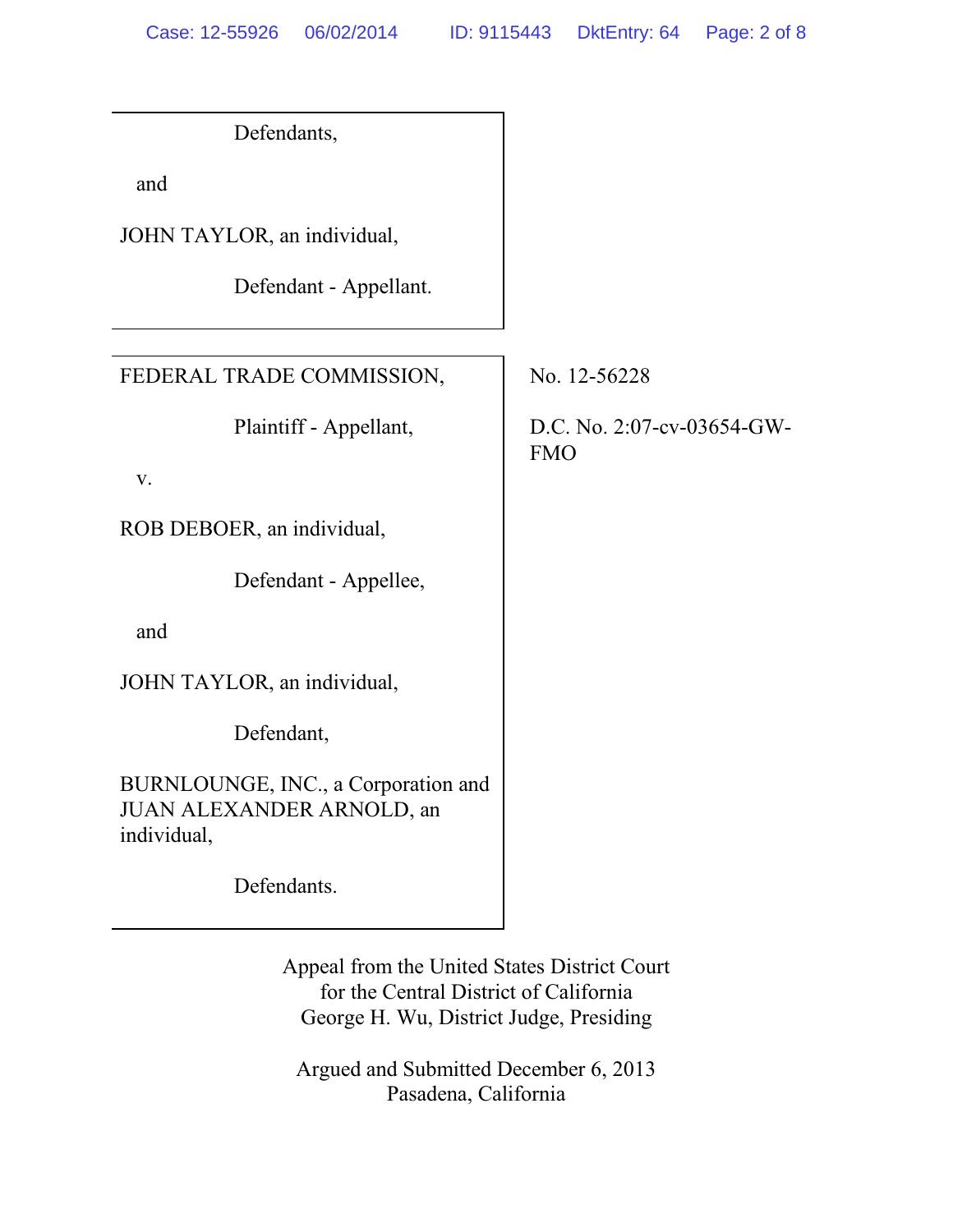Before: PREGERSON, BERZON, and CHRISTEN, Circuit Judges.

Appellants BurnLounge, Inc., Juan Alexander Arnold, and John Taylor appeal the district court's order of monetary awards against them as improper or, in the alternative, excessive. The FTC in a cross-appeal argues the district court's disgorgement award against Rob DeBoer was too low and was erroneously calculated. We review a district court's order granting equitable monetary relief for abuse of discretion. *FTC v. Stefanchik*, 559 F.3d 924, 931 (9th Cir. 2009). We have jurisdiction over this appeal and cross-appeal under 28 U.S.C. § 1291. We affirm in part and vacate and remand in part.<sup>1</sup>

**1)** The district court ruled that defendants BurnLounge and Arnold violated § 5 of the Federal Trade Commission Act, 15 U.S.C. § 45(a)(1). It ordered a permanent injunction and payment of \$16,245,799.70. This court and others have repeatedly recognized that  $\S 13(b)$  of the FTCA, 15 U.S.C.  $\S 53(b)$ , "gives the federal courts broad authority to fashion appropriate remedies for violations of the Act. . . . [And that authority] is not limited to the power to issue an injunction; rather, it includes the 'authority to grant any ancillary relief necessary to

<sup>1</sup> In a separate published opinion we discuss BurnLounge's, Arnold's, and Taylor's appeals from the district court's holding that BurnLounge was an illegal pyramid scheme, and BurnLounge and Arnold's appeal from the district court's denial of their joint motion to exclude the FTC expert's testimony.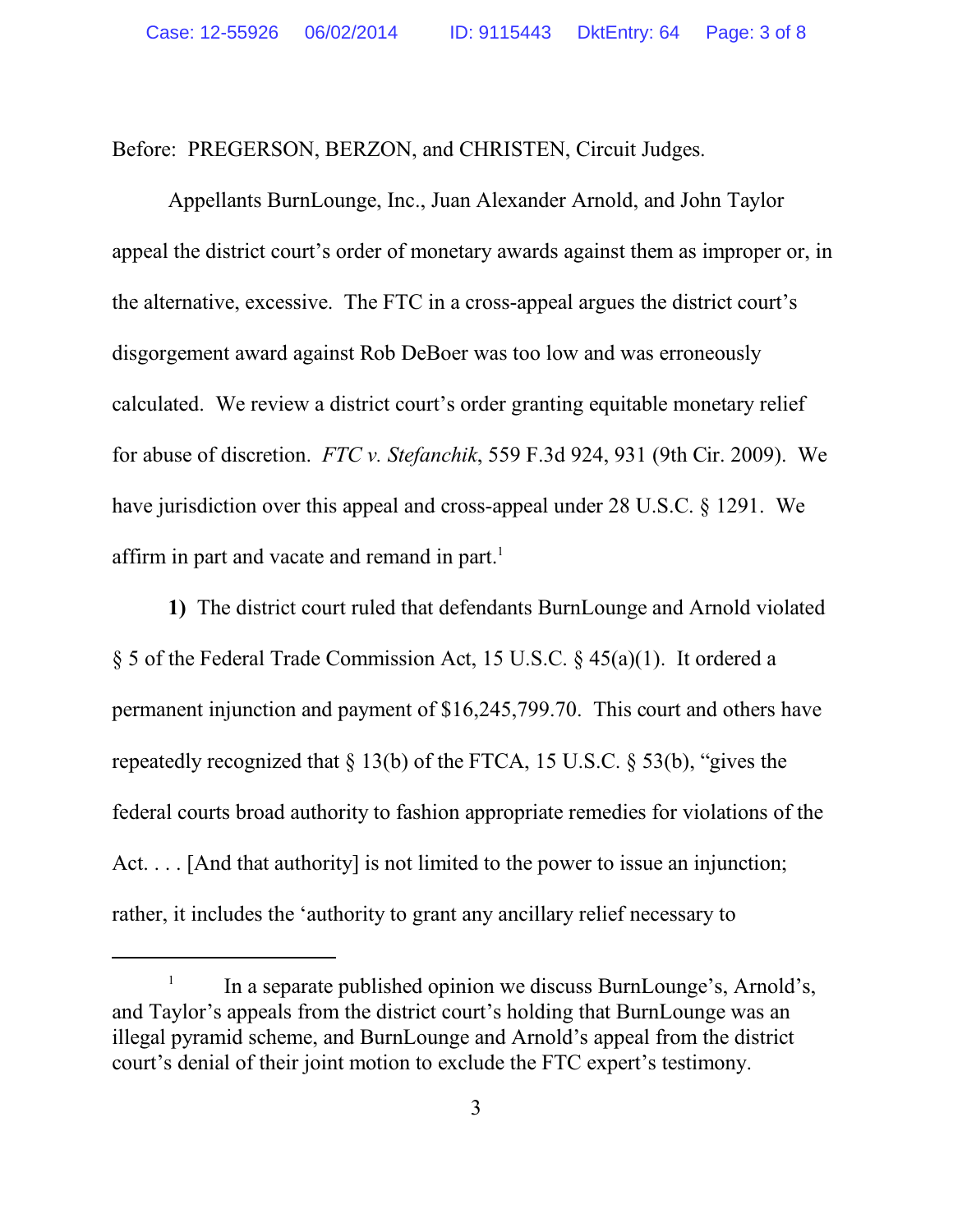accomplish complete justice.'" *FTC v. Pantron I Corp.*, 33 F.3d 1088, 1102 (9th Cir. 1994) (quoting *FTC v. H.N. Singer, Inc.*, 668 F.2d 1107, 1113 (9th Cir. 1982)); *see also Stefanchik*, 559 F.3d at 931; *FTC v. Amy Travel Serv., Inc.*, 875 F.2d 564, 571 (7th Cir. 1989) (collecting other circuits' cases). Such ancillary relief may include restitution or disgorgement. *See Pantron I*, 33 F.3d at 1102, 1103 n.34. The district court did not abuse its discretion by ordering monetary awards under § 13(b) of the FTCA.

**2)** The district court found BurnLounge liable for the total amount of consumer harm. The FTC provided evidence that the amount of consumer harm was \$21.4 million. BurnLounge's damages expert, David Nolte, testified to dollar values for the merchandise BurnLounge sold, but his testimony was poorly supported. The district court rejected both parties' calculations and performed its own calculation, finding the total amount of consumer harm was \$16,245,799.70. We agree with most of the district court's calculation but we remand for clarification.

We do not take issue with the district court's explanation of the calculations it made to measure the consumer harm attributable to sales of Exclusive and VIP packages as recruitment vehicles. It was not an abuse of discretion to use the percentage of non-Moguls who purchased Exclusive and VIP package as a proxy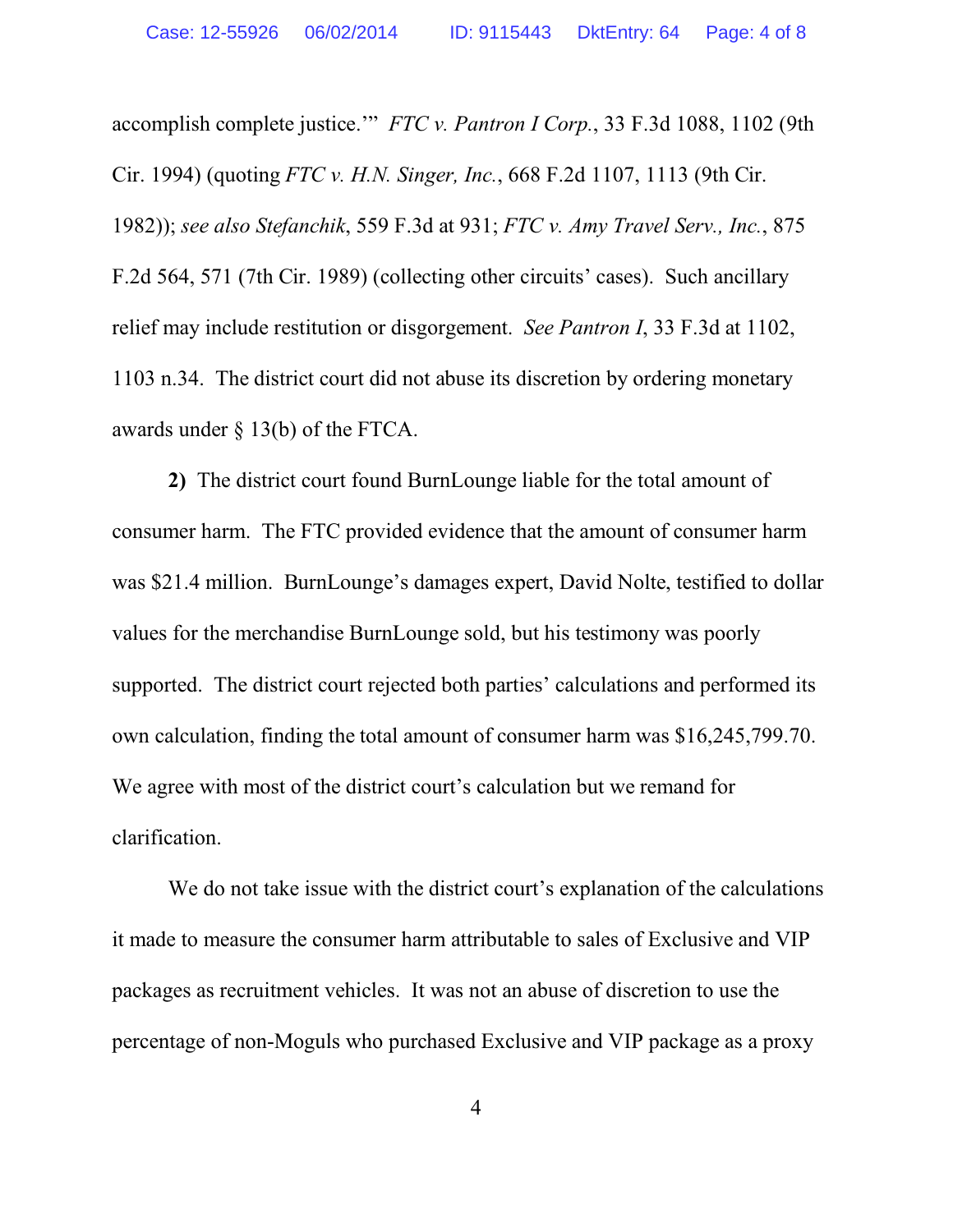for the percentage of Moguls who would have found enough value in those packages to purchase one without the opportunity to earn cash rewards.

But in calculating the harm attributable to the purchases of Basic packages, the district court multiplied the total percentage of non-Moguls who bought packages (3.4%) and the number of non-Moguls who bought at least one album  $(31.7%)$  to get 10.8%.<sup>2</sup> The district court used 10.8% as a proxy for the percentage of Moguls who would have found enough value in the Basic package to purchase it without the opportunity to earn cash rewards. It is not clear why the district court based its proxy on the number of non-Moguls who bought at least one album. We remand for the district court to clarify the basis for the calculation of consumer harm it attributed to sales of BurnLounge's Basic packages or to redo the calculation.

We also remand for the district court to explain the "BurnLounge Presents" fee portion of the consumer harm calculation.

**3)** The district court found Arnold "was the CEO and Chairman of the Board of Directors of BurnLounge;" that he owned 43.7% of the voting stock in BurnLounge; that he "was the originator of the BurnLounge concept;" that he

<sup>&</sup>lt;sup>2</sup> We note that, in doing so, the district court seems to have inadvertently transposed the decimal point; 3.4% multiplied by 31.7% equals 1.08%.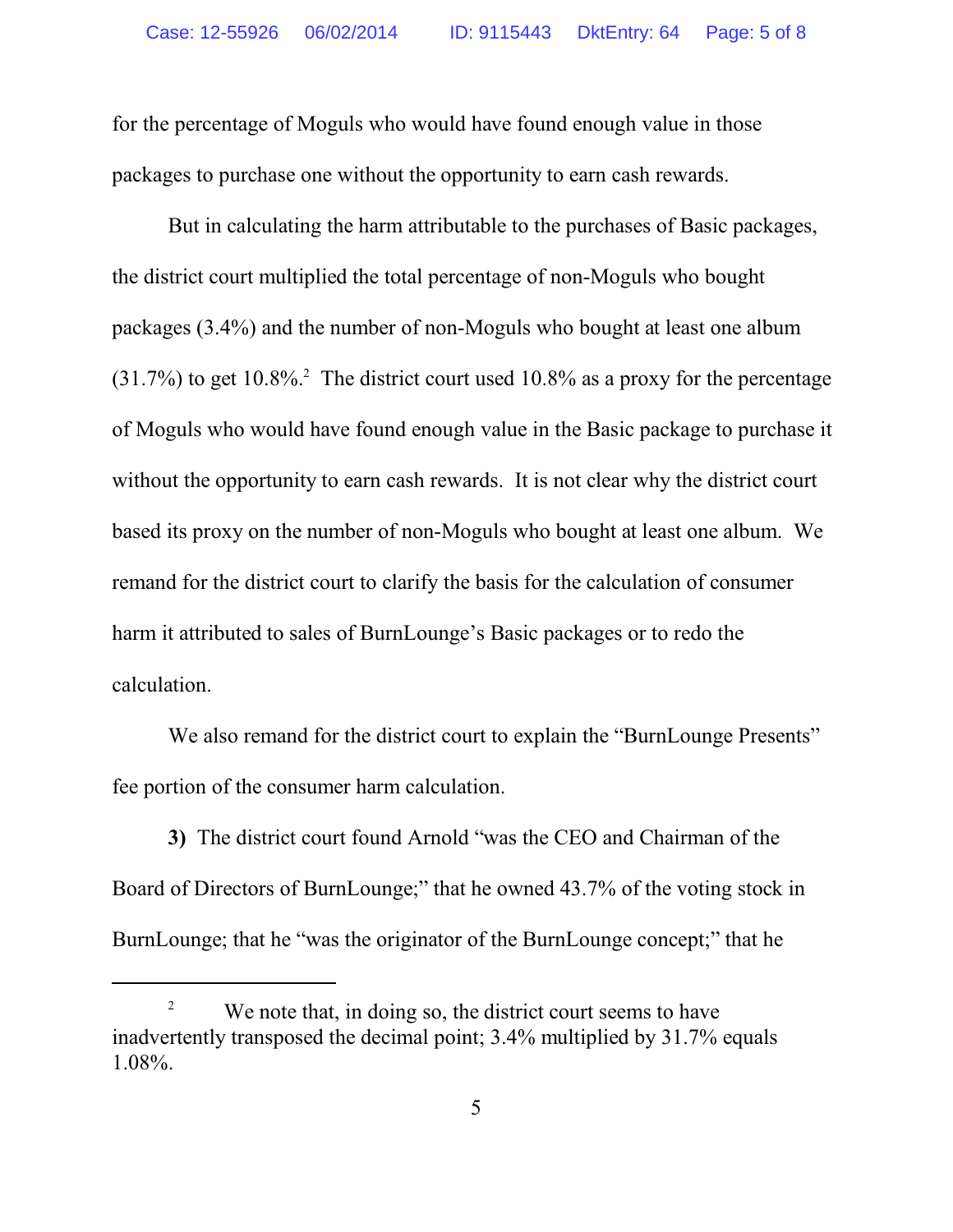"spearheaded the making of the compensation plan;" and that he was referred to as the "boss" or "ultimate authority." These findings were supported by the record. The district court held Arnold jointly and severally liable with BurnLounge for the total amount of consumer harm (\$16,245,799.70), on the understanding that the FTC would use that award to reimburse individuals who lost money in the BurnLounge scheme. It alternatively held that if the money was not used to reimburse customers of BurnLounge, then Arnold must disgorge \$1,664,566.45, the amount Arnold personally received from the BurnLounge scheme. Given Arnold's central involvement in the scheme, the evidence amply supports the finding that he either had knowledge or was at least recklessly indifferent to the truth of the misrepresentations and omissions BurnLounge made to consumers. *See FTC v. Affordable Media*, 179 F.3d 1228, 1235 (9th Cir. 1999). Therefore, the district court did not abuse its discretion by holding Arnold jointly and severally liable with BurnLounge for the total amount of consumer harm. *See Stefanchik*, 559 F.3d at 927, 930–31; *FTC v. Publ'g Clearing House, Inc.*, 104 F.3d 1168, 1170–71 (9th Cir. 1997).

The disgorgement award ordered in the alternative was also appropriate and "include[d] all gains flowing from the illegal activities." *SEC v. JT Wallenbrock & Assocs.*, 440 F.3d 1109, 1114 (9th Cir. 2006) (citation and internal quotation marks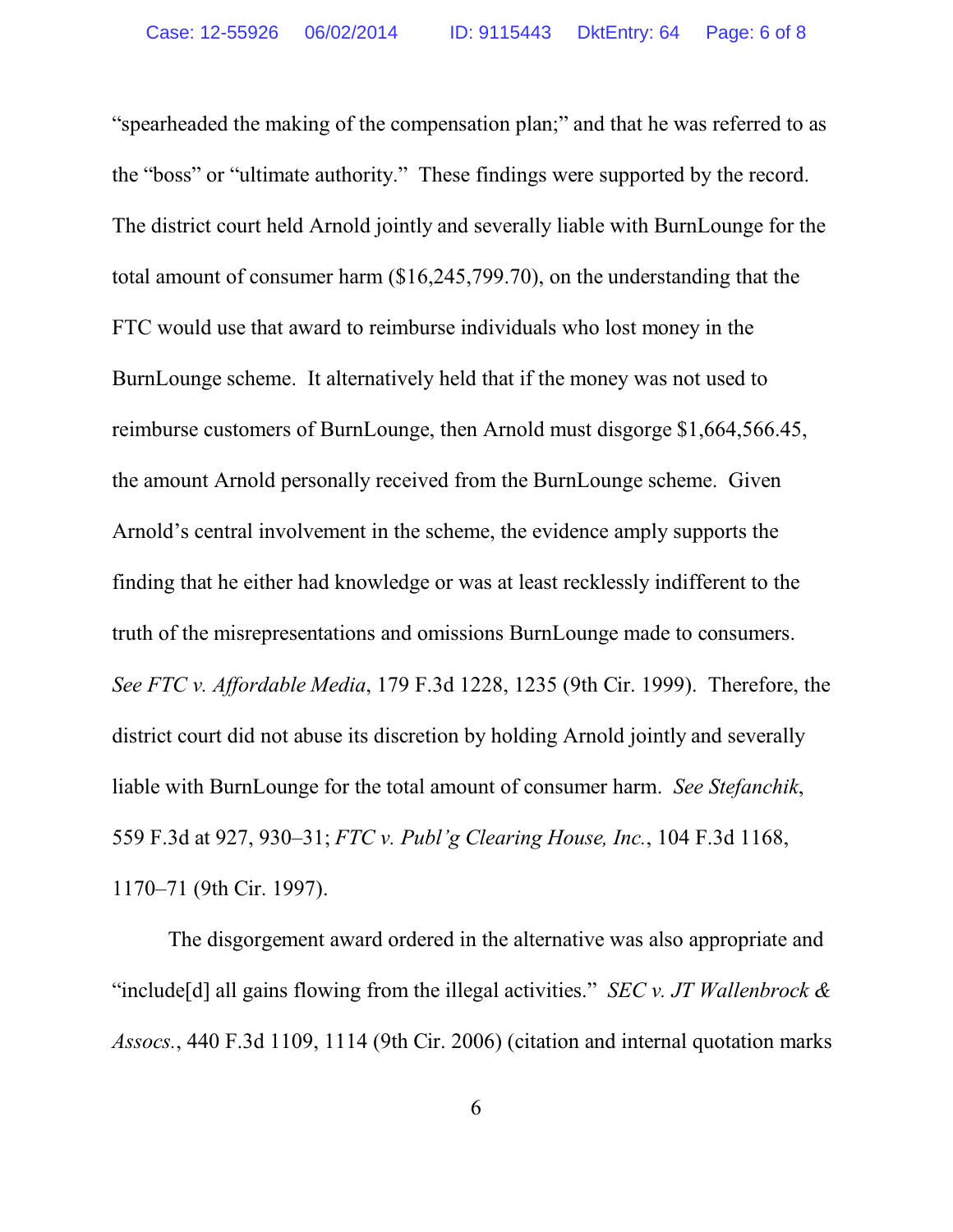omitted). The award against Arnold properly included: Arnold's salary (\$568,941.95); Arnold's bonuses (\$202,500); and Arnold's reimbursement for expenses (\$893,124.50). The district court did not abuse its discretion when it calculated the disgorgement award attributable to Arnold.

**4)** The district court found that, given Taylor's involvement in raising the capital necessary to create BurnLounge, his ownership of stock, and his position in the organization as "Retailer 001," it was likely that he had actual knowledge or was at least recklessly indifferent to the truth of the misrepresentations made to consumers. *See Affordable Media*, 179 F.3d at 1235. It ordered Taylor to disgorge "all monies and other items of enrichment which he obtained from BurnLounge's operations. That amount, as previously noted, is \$620,139.64." The disgorgement amount against Taylor did not include deductions for expenses and was proper. *See JT Wallenbrock*, 440 F.3d at 1113–14.

**5)** The district court found that DeBoer "was not an employee, officer, decision maker or shareholder of [BurnLounge]." But it found that he gave presentations at some BurnLounge recruitment events and that he made misleading income claims to consumers. The district court acknowledged that DeBoer received \$908,293.69 from BurnLounge, but concluded that "as a matter of equity the Court would allow [DeBoer] to deduct his expenses." It ordered DeBoer to

7